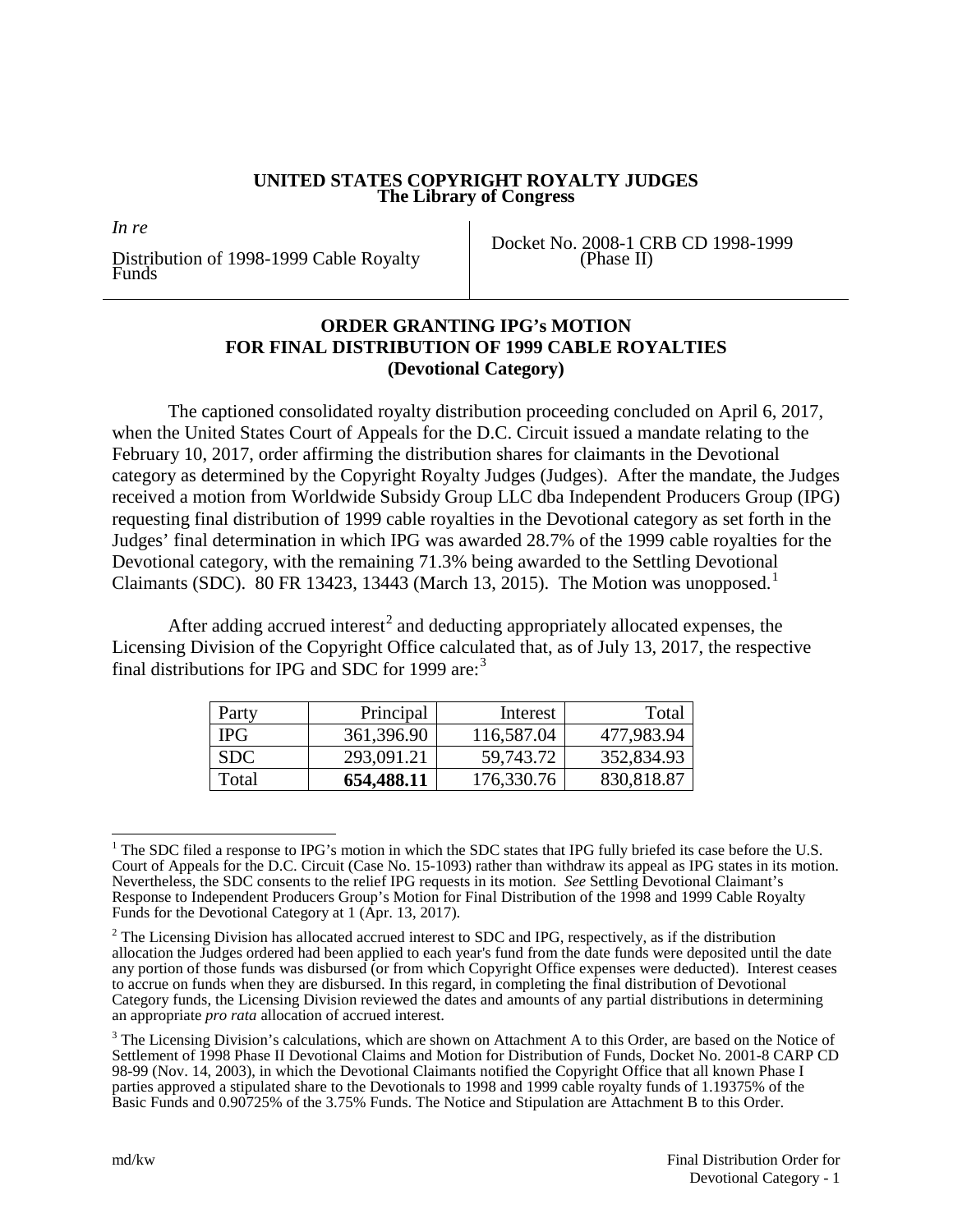Therefore, the Judges hereby **ORDER** the Licensing Division to make final distribution to IPG and SDC in the amounts listed.

The Judges **FURTHER ORDER** that IPG and SDC provide to the Licensing Division all necessary and pertinent information to facilitate the transfer by July 6, 2017.

**SO ORDERED**.

Date: 2017.06.12 12:07:18 -04'00'

Digitally signed by Suzanne Barnett<br>DN: c=US, o=U.S. Government,<br>ou=Government Printing office,<br>ou=Managed Certificates, ou=Library of<br>Congress, ou=Users, cn=Suzanne Barnett<br>Date: 2017.06.12 12:07:18 -04'00'

Suzanne M. Barnett Chief Copyright Royalty Judge

DATED: June 12, 2017

Attachments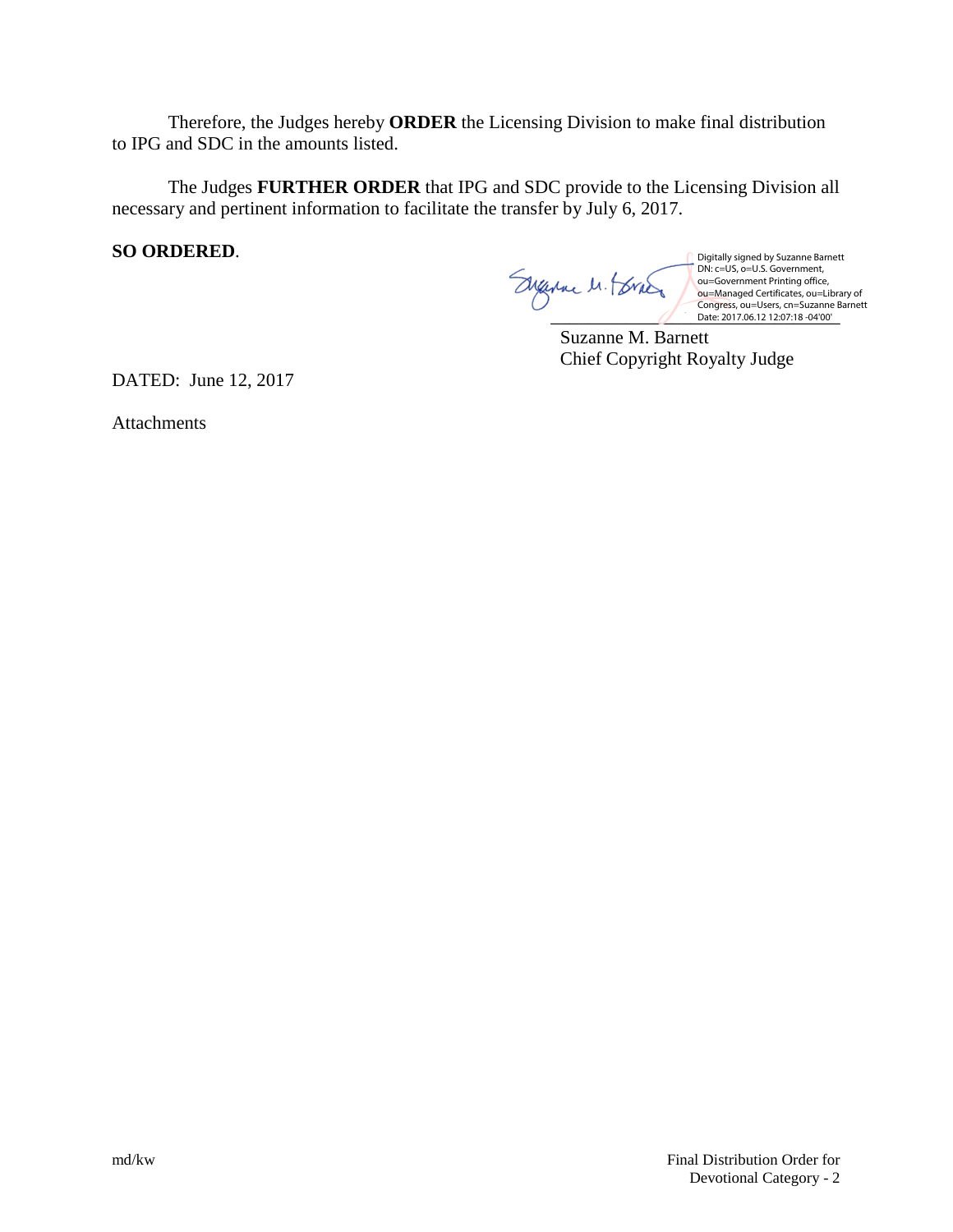# *ATTACHMENT A*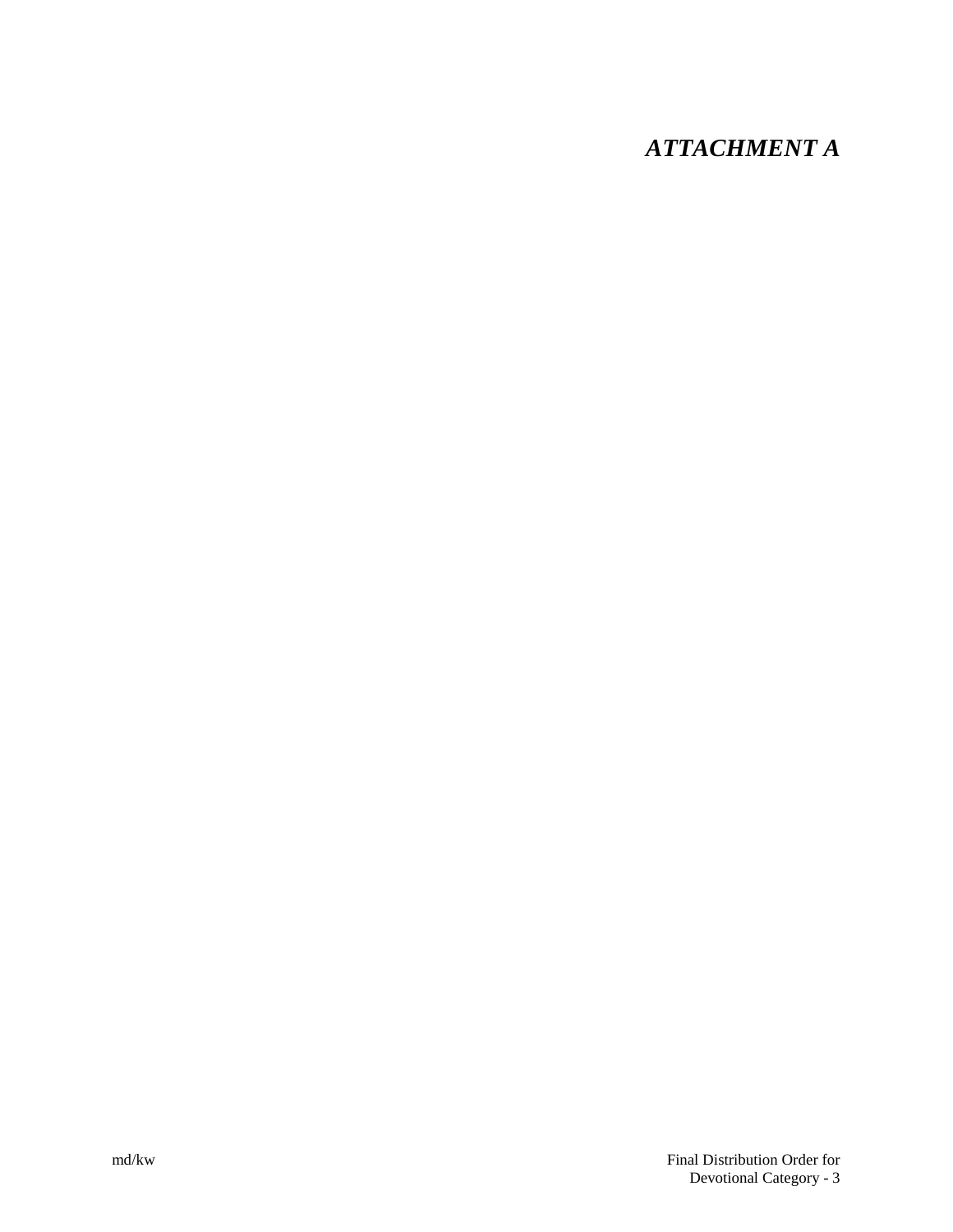**For Copyright Rouyalty Board Use** 

# **FINAL DISTRIBUTION OF 1999 CABLE ROYALTIES Independent Producers Group Settling Devotional Claimants July 13, 2017**

|                                                                                        | <b>Principal</b>     | <b>Interest</b><br><b>Earned Thru</b><br>7/13/2017 | <b>Total Available</b><br>for Distribution<br>7/13/2017 |  |  |  |  |
|----------------------------------------------------------------------------------------|----------------------|----------------------------------------------------|---------------------------------------------------------|--|--|--|--|
| <b>Devotional Category</b>                                                             |                      | $361,396.90$ \$ 116,587.04 \$                      | 477,983.94                                              |  |  |  |  |
| <b>Independent Producers Group (IPG)</b><br><b>Settling Devotional Claimants (SDC)</b> | $293,091.21 \mid$ \$ | $59,743.72$   \$                                   | 352,834.93                                              |  |  |  |  |
| <b>Total</b>                                                                           | 654,488.11           | \$176,330.76                                       | 830,818.87                                              |  |  |  |  |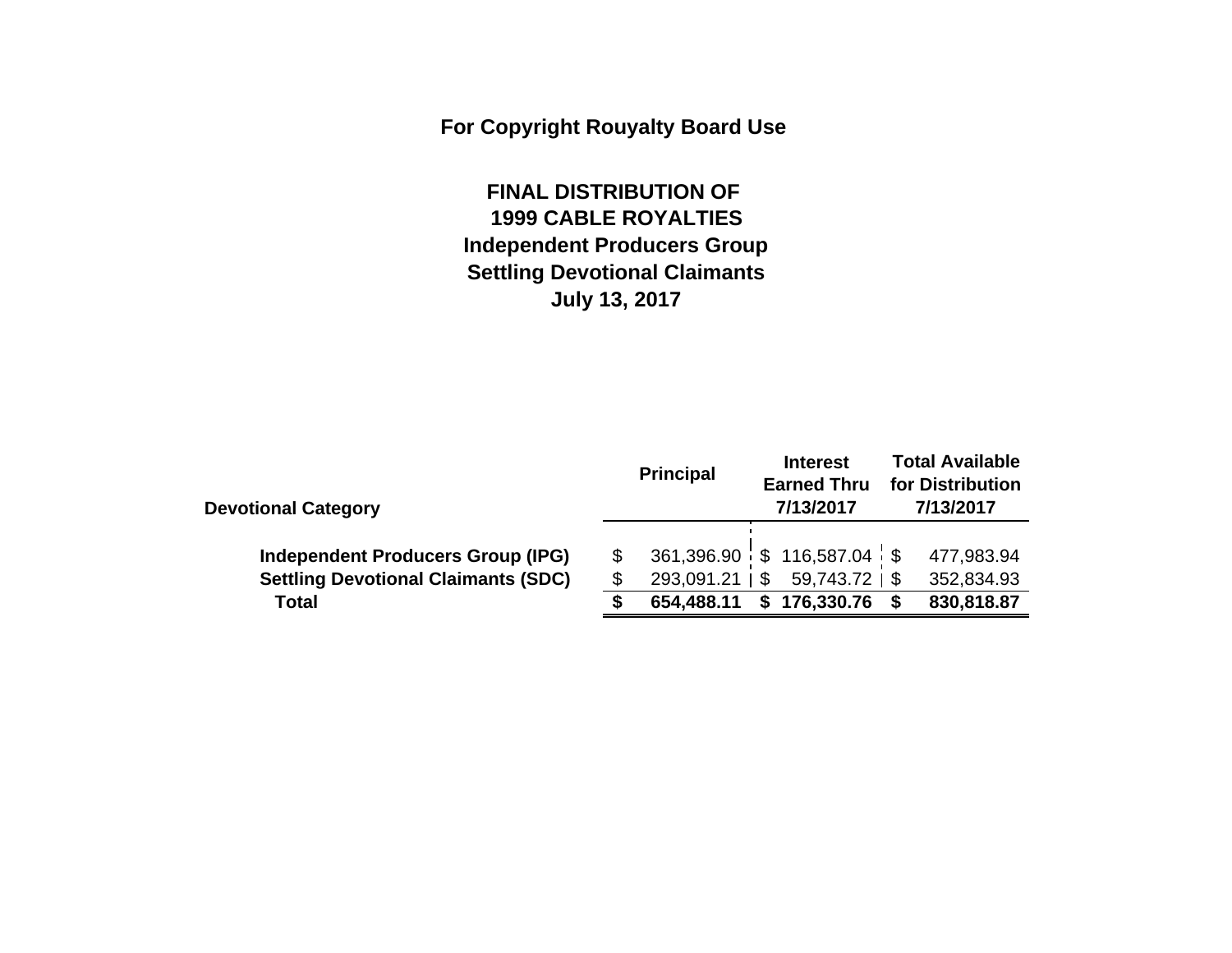## **For Copyright Royalty Board Use**

## **DEVOTIONAL CLAIMANTS DISTRIBUTION BASE**

| Cable Year                                      | 1999 Cable |                   |  |  |  |  |  |
|-------------------------------------------------|------------|-------------------|--|--|--|--|--|
| For the Period of                               |            | 01/01/99-07/13/17 |  |  |  |  |  |
|                                                 |            |                   |  |  |  |  |  |
| Royalty fees deposited                          |            | \$113,131,115.18  |  |  |  |  |  |
| Addition(s) to deposits                         |            | \$360,747.66      |  |  |  |  |  |
| Deduction(s) from deposits                      |            | \$5,331,756.30    |  |  |  |  |  |
| Net royalty fees for distribution               |            | \$108,160,106.54  |  |  |  |  |  |
|                                                 |            |                   |  |  |  |  |  |
|                                                 |            |                   |  |  |  |  |  |
|                                                 |            |                   |  |  |  |  |  |
| <b>Fund Total</b>                               |            | \$108,160,106.54  |  |  |  |  |  |
| <b>National Public Radio</b>                    |            | \$217,284.70      |  |  |  |  |  |
| <b>Total Funds Available to Other Claimants</b> |            | \$107,942,821.84  |  |  |  |  |  |
| <b>Breakdown of Funds:</b>                      |            |                   |  |  |  |  |  |
| <b>Basic</b>                                    | 90.71700%  | \$97,922,489.69   |  |  |  |  |  |
| 3.75%                                           | 9.21800%   | \$9,950,169.32    |  |  |  |  |  |
| Syndex                                          | 0.06500%   | \$70,162.83       |  |  |  |  |  |
|                                                 | 100.00000% | \$107,942,821.84  |  |  |  |  |  |
|                                                 |            |                   |  |  |  |  |  |
| <b>Basic Fund Devotional Claimants</b>          | 1.193750%  | \$1,168,949.72    |  |  |  |  |  |
| 3.75% Fund Devotional Claimants                 | 0.907250%  | \$90,272.91       |  |  |  |  |  |
| <b>Syndex Fund Devotional Claimants</b>         |            | \$0.00            |  |  |  |  |  |
| <b>Total Devotional Claimants</b>               |            | \$1,259,222.63    |  |  |  |  |  |
|                                                 |            |                   |  |  |  |  |  |
| Independent Producers Group Base                | 28.700000% | \$361,396.90      |  |  |  |  |  |
| <b>Settling Devotional Claimants Base</b>       | 71.300000% | \$897,825.74      |  |  |  |  |  |
| <b>Total Devotional Claimants Base</b>          |            | \$1,259,222.63    |  |  |  |  |  |
|                                                 |            |                   |  |  |  |  |  |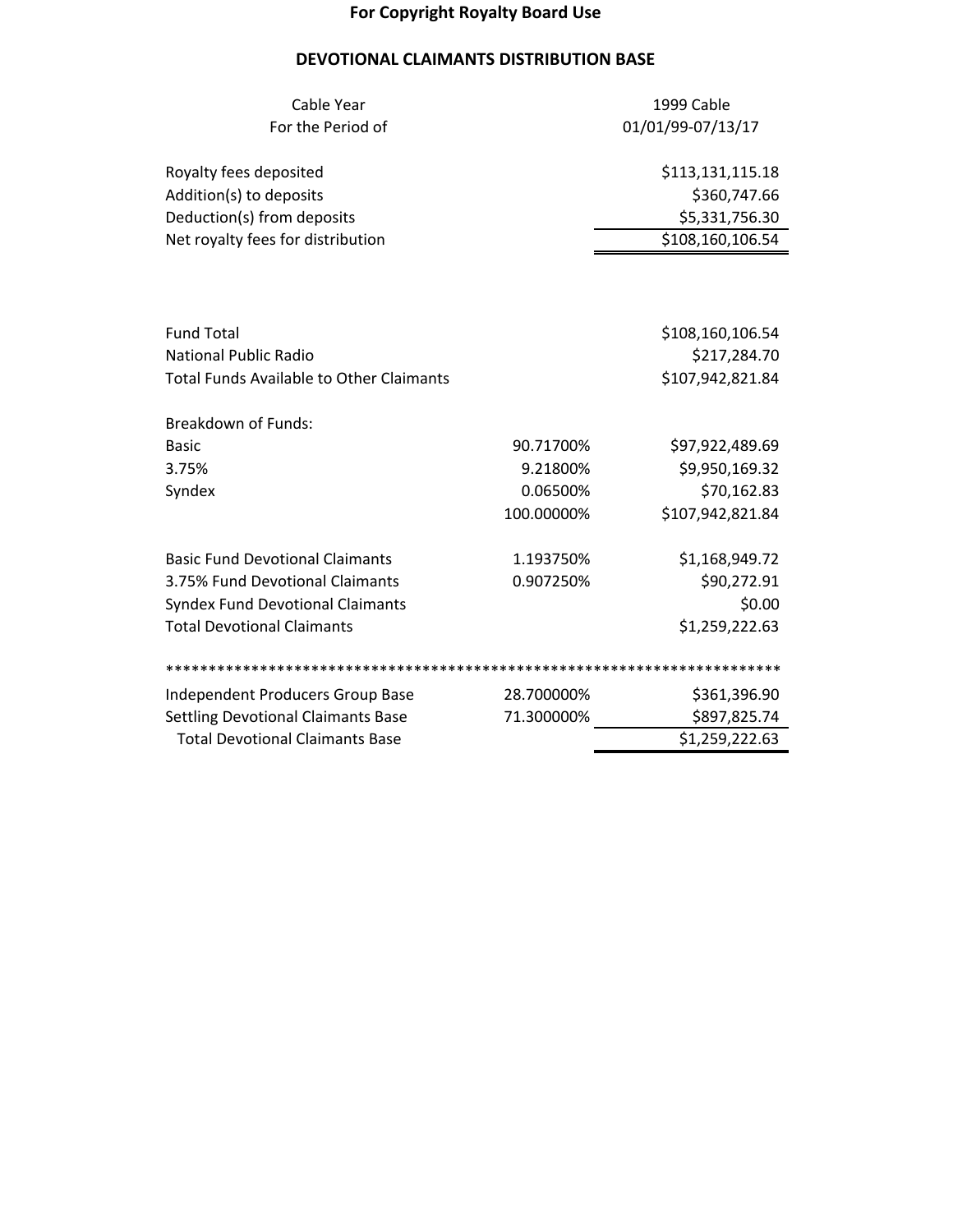|                                                                                             | Available for<br>Distribution 10/16/01                 | Distribution<br>10/31/2001 | Balance<br>10/31/01 | Change Thru<br>3/27/2003 | Available for<br>Distribution<br>03/27/03             | Distribution<br>3/27/2003 | Balance<br>03/27/03 | Chanage Thru<br>4/19/07 | Available for<br>Distribution<br>4/19/07               | Distribution<br>04/19/07 | Balance<br>04/19/07 | Change Thru<br>6/7/07 | Available for<br>Distribution<br>6/7/07               | Distribution<br>6/7/07 | <b>Balance 6/7/07</b> | Change Thru<br>2/28/13 | Available for<br>Distribution<br>2/28/13               | Distribution<br>2/28/2013 | Balance<br>2/28/2013 | Change<br>thru<br>7/13/17 | Available for<br>Distribution<br>7/13/17              |            |
|---------------------------------------------------------------------------------------------|--------------------------------------------------------|----------------------------|---------------------|--------------------------|-------------------------------------------------------|---------------------------|---------------------|-------------------------|--------------------------------------------------------|--------------------------|---------------------|-----------------------|-------------------------------------------------------|------------------------|-----------------------|------------------------|--------------------------------------------------------|---------------------------|----------------------|---------------------------|-------------------------------------------------------|------------|
| Royalty fees deposited<br>Addition(s) to deposits<br>Deduction(s) from deposits             | 112,540,799.71<br>98,900.60<br>4,519,664.79            |                            |                     |                          |                                                       |                           |                     |                         |                                                        |                          |                     |                       |                                                       |                        |                       | 149.82                 |                                                        |                           |                      |                           |                                                       |            |
| Net royalty fees deposited<br><b>Interest Reinvested</b><br><b>Interest Bearing Base</b>    | 108,120,035.52<br>108,120,035.52                       | 54,060,017.76              | 54,060,017.76       | 527,247.50               | 54,587,265.26<br>5,333,122.54<br>59,920,387.80        | 107.856.69                | 59,812,531.11       | (487, 326.30)           | 59,325,204.81<br>1,397,677.59<br>60,722,882.40         | 18,717,264.50            | 42,005,617.90       |                       | 42,005,617.90<br>4,868,580.49<br>46,874,198.38        | 44,025,245.77          | 2,848,952.62          | 149.82                 | 2,849,102.44<br>18,385.05<br>2,867,487.48              | 2,073,159.31              | 794,328.17           |                           | 794,328.17<br>33,127.02<br>827,455.19                 |            |
| Interest                                                                                    | 10,666,245.08                                          | 5,333,122.54               | 5,333,122.54        | 1,400,197.95             | 1.400.197.95                                          | 2,520.36                  | 1,397,677.59        | 7,037,969.09            | 7,037,969.09                                           | 2,169,388.60             | 4.868.580.49        | 302,491.62            | 302,491.62                                            | 284,106.57             | 18,385.05             | 119,587.00             | 119,587.00                                             | 86,459.98                 | 33,127.02 4,532.63   |                           | 4,532.63                                              |            |
| Funds Available for Distribution                                                            | 118,786,280.60                                         | 59.393.140.29              | 59,393,140.30       | 1,927,445.45             | 61,320,585.76                                         | 110,377.05                | 61,210,208.70       | 6,550,642.79            | 67,760,851.50                                          | 20,886,653.11            | 46,874,198.38       | 302,491.62            | 47.176.690.01                                         | 44.309.352.35          | 2.867.337.66          | 119,736.82             | 2,987,074.48                                           | 2,159,619.29              | 827,455.19 4,532.63  |                           | 831,987.82                                            |            |
| Independent Producers Group<br>% of Interest Earned<br>Independent Producers Group Interest | 361,396.90<br>0.09865188287<br>35,652.48<br>397,049.38 |                            |                     |                          | 397,049.38<br>0.02336763832<br>9,278.11<br>406,327.49 |                           |                     |                         | 406,327.49<br>0.11590307989<br>47,094.61<br>453,422.10 |                          |                     |                       | 453,422.10<br>0.00645326492<br>2,926.05<br>456,348.15 |                        |                       |                        | 456,348.15<br>0.04170445407<br>19,031.75<br>475,379.89 |                           |                      |                           | 475,379.91<br>0.00547779510<br>2,604.03<br>477,983.94 | 116,587.04 |
| Terms of Distribution                                                                       | 50%                                                    |                            |                     |                          | 61,210,208.71<br>0.9982000001<br>0.0017999999         |                           |                     |                         | 20,886,653.11<br>0.3082407120                          |                          |                     |                       | 44,309,352.35<br>0.939221305                          |                        |                       |                        | 2,159,619.29<br>0.722988095                            |                           |                      |                           |                                                       |            |

#### For Copyright Royalty Board Use

#### **1999 CABLE ‐ Independent Producers Group**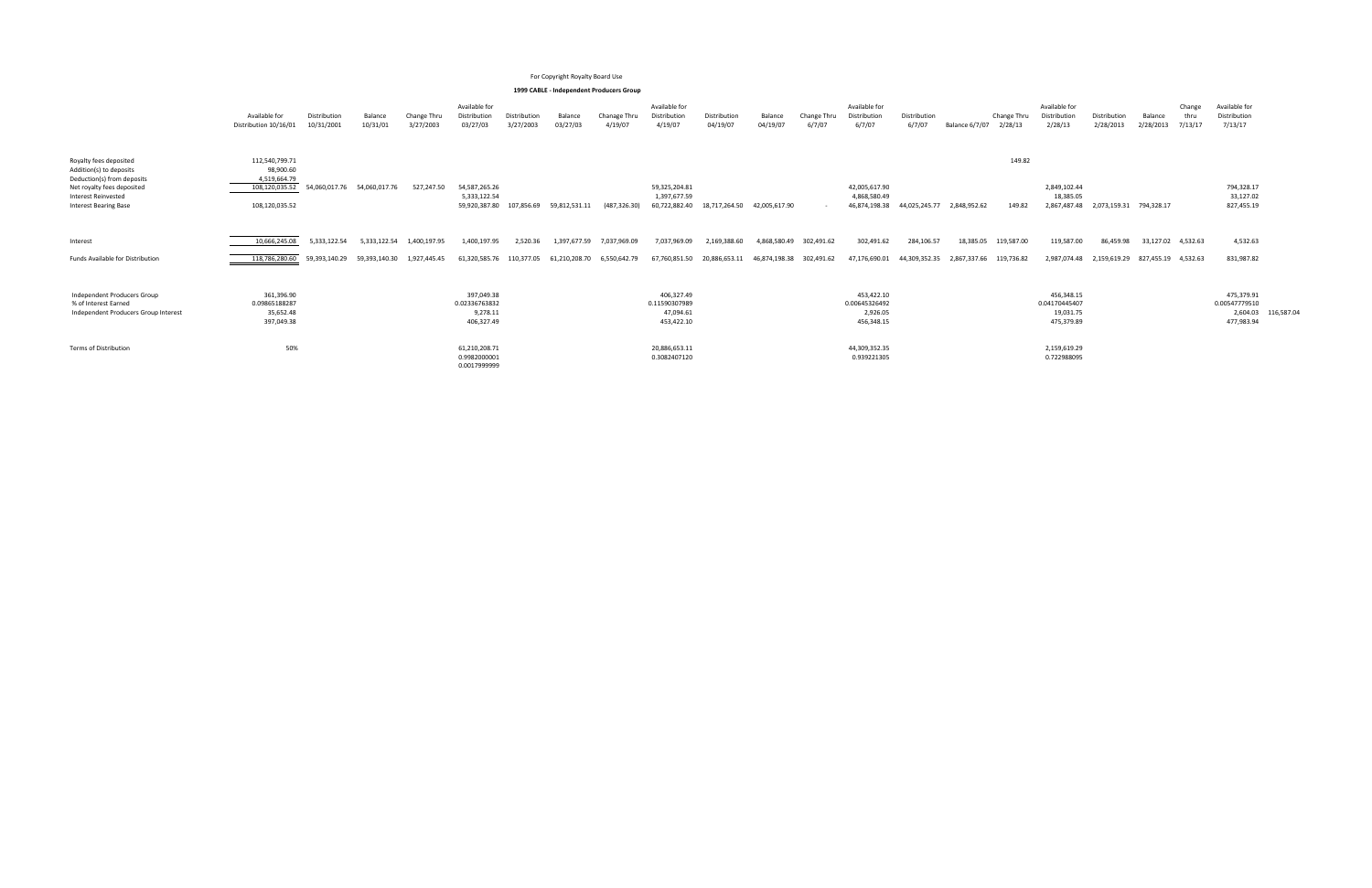|                                                                                                                 | Available for<br>Distribution 10/16/01           | Distribution<br>10/31/2001 | Balance<br>10/31/01 | 3/27/2003    | Available for<br>Distribution<br>03/27/03      | Distribution<br>3/27/2003 | Balance<br>3/27/03 | Chanage Thru<br>4/19/07 | Available for<br>Distribution<br>4/19/03       | Distribution<br>4/19/03 | Balance<br>04/19/03 | Change Thru<br>6/7/07 | Available for<br>Distribution<br>6/7/07        | Distribution<br>6/7/07 | Balance<br>06/07/07 | Change Thru<br>2/28/13 | Available for<br>Distribution<br>2/28/13  | Distribution<br>2/28/2013 | Balance<br>2/28/2013 | Change<br>Thru<br>7/13/17 | Available for<br>Distribution<br>7/13/17          |
|-----------------------------------------------------------------------------------------------------------------|--------------------------------------------------|----------------------------|---------------------|--------------|------------------------------------------------|---------------------------|--------------------|-------------------------|------------------------------------------------|-------------------------|---------------------|-----------------------|------------------------------------------------|------------------------|---------------------|------------------------|-------------------------------------------|---------------------------|----------------------|---------------------------|---------------------------------------------------|
| Royalty fees deposited<br>Addition(s) to deposits                                                               | 112,540,799.71<br>98,900.60                      |                            |                     |              |                                                |                           |                    |                         |                                                |                         |                     |                       |                                                |                        |                     | 149.82                 |                                           |                           |                      |                           |                                                   |
| Deduction(s) from deposits<br>Net royalty fees deposited<br>Interest Reinvested<br><b>Interest Bearing Base</b> | 4,519,664.79<br>108,120,035.52<br>108,120,035.52 | 54,060,017.76              | 54,060,017.76       | 527,247.50   | 54,587,265.26<br>5,333,122.54<br>59,920,387.80 | 107.856.69                | 59,812,531.11      | (487, 326.30)           | 59,325,204.81<br>1,397,677.59<br>60,722,882.40 | 18.717.264.50           | 42,005,617.90       |                       | 42,005,617.90<br>4.868.580.49<br>46,874,198.38 | 44,025,245.77          | 2,848,952.62        | 149.82                 | 2,849,102.44<br>18,385.05<br>2,867,487.48 | 2,073,159.31              | 794,328.17           |                           | 794,328.17<br>33,127.02<br>827,455.19             |
| Interest                                                                                                        | 10,666,245.08                                    | 5,333,122.54               | 5,333,122.54        | 1,400,197.95 | 1,400,197.95                                   | 2,520.36                  | 1,397,677.59       | 7,037,969.09            | 7,037,969.09                                   | 2.169.388.60            | 4.868.580.49        | 302,491.62            | 302,491.62                                     | 284,106.57             | 18,385.05           | 119,587.00             | 119,587.00                                | 86,459.98                 | 33,127.02 4,532.63   |                           | 4,532.63                                          |
| Funds Available for Distribution                                                                                | 118,786,280.60                                   | 59,393,140.29              | 59,393,140.30       | 1.927.445.45 | 61,320,585.76                                  | 110,377.05                | 61,210,208.70      | 6,550,642.79            | 67,760,851.50                                  | 20,886,653.11           | 46.874.198.38       | 302,491.62            | 47,176,690.01                                  | 44,309,352.35          | 2,867,337.66        | 119,736.82             | 2.987.074.48                              | 2,159,619.29              | 827,455.19 4,532.63  |                           | 831,987.82                                        |
| <b>Settling Devotional Claimants</b>                                                                            | 897,825.74                                       |                            |                     |              | 293,091.21                                     |                           |                    |                         | 299,940.06                                     |                         |                     |                       | 334,704.04                                     |                        |                     |                        | 336,863.97                                |                           |                      |                           | 350,912.71                                        |
| % of Interest Earned<br><b>Settling Devotional Claimants</b>                                                    | 0.09865188287<br>88,572.20<br>986,397.94         |                            |                     |              | 0.02336763832<br>6,848.85<br>299,940.06        |                           |                    |                         | 0.11590307989<br>34,763.98<br>334,704.04       |                         |                     |                       | 0.00645326492<br>2,159.93<br>336,863.97        |                        |                     |                        | 0.04170445407<br>14,048.73<br>350,912.69  |                           |                      |                           | 0.00547779510<br>1,922.23 59,743.72<br>352,834.93 |
| 10/31/01 Distribution paid to Devotional Claimants                                                              | (693, 306.73)                                    |                            |                     |              |                                                |                           |                    |                         |                                                |                         |                     |                       |                                                |                        |                     |                        |                                           |                           |                      |                           |                                                   |
| Terms of Distribution                                                                                           | 50%                                              |                            |                     |              | 61,210,208.71<br>0.9982000001<br>0.0017999999  |                           |                    |                         | 20,886,653.11<br>0.3082407120                  |                         |                     |                       | 44,309,352.35<br>0.939221305                   |                        |                     |                        | 2,159,619.29<br>0.722988095               |                           |                      |                           |                                                   |

#### For Copyright Royalty Board Use

#### **1999 CABLE‐ Settling Devotional Claimants**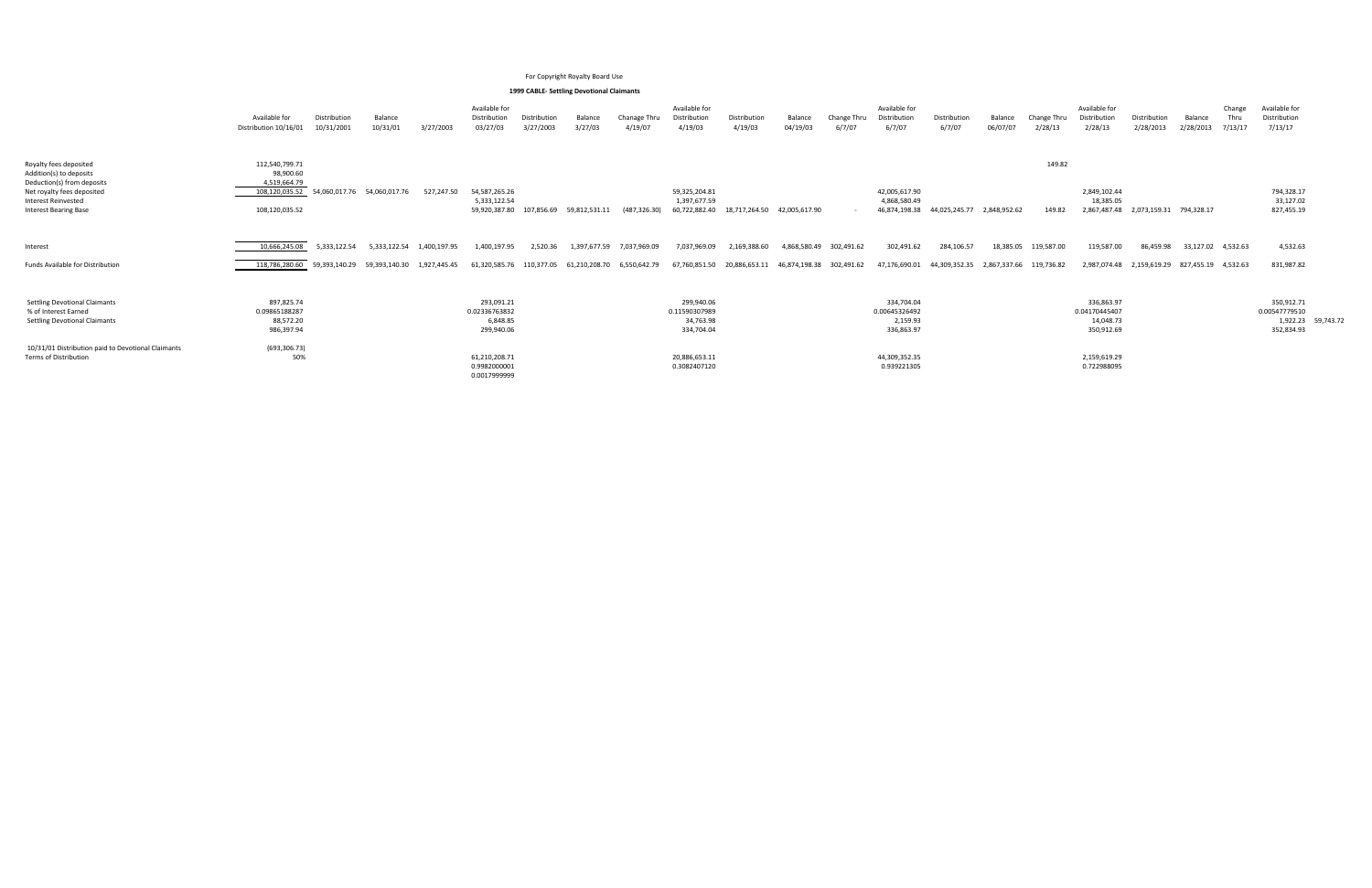# *ATTACHMENT B*